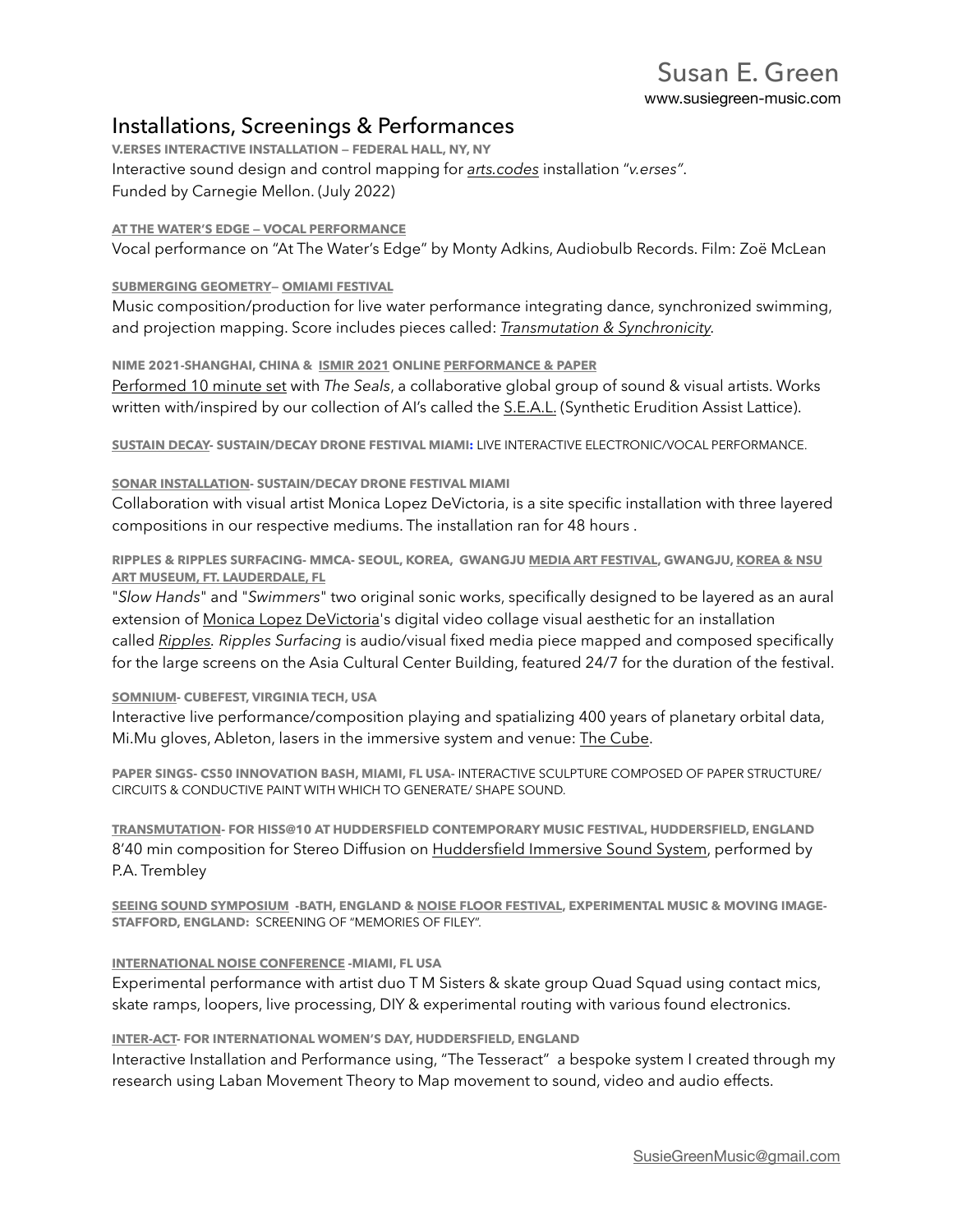**ART BASEL PERFORMANCE [UNTITLED,](http://whatsupmiami.blogspot.com/2013/11/opening-ceremony-blessing-tm-sisters-at.html) MIAMI BEACH, FL USA**  Music and vocals in collaborative multi-media performance art piece with the TMSisters.

# Sound Design/Compositions, Songs and Film

**[BROKEN THINGS-](https://www.susiegreen-music.com/post/broken-things) RELEASED ON SAMPLER COMPILATION, STRANGEBASS MEDIA**  Composition, sound design, vocals, production.

**EASE OF ELISION BY MARGARET SCHEDEL- NY,NY USA**  Movement transcription of Underland dance performance into 60 page graphic score for Margaret Schedel's commission from Yarn|Wire ensemble.

**SUNRISE- RELEASED ON DJ RHYTHM'S SUNRISE2SUNSET, BENEATH THE NOISE RECORDINGS**  Vocals & Vocal Production

**[HELIX](https://soundcloud.com/susiegreen/helix)- RELEASED ON KATHLEEN CLEAVER TRIBUTE ALBUM,CORPUS CALLOSUM RECORDS**  Music, Production, Vocals, Mixing, Mastering.

**[I REMEMBER](https://youtu.be/xP1g8p20Z1g)**

8'20 min Piece. Film, Composition, Performance, Programming, Recording, Editing, Mixing, Mastering.

#### **[GHOST DANCE](https://youtu.be/2dNY5-yEy-A)**

6'30 min Piece. Film, Composition, Vocals, Performance, Programming, Recording, Editing, Mixing, Mastering.

**[MEMORIES OF FILEY](https://youtu.be/UH_wrFNQfic)**

9'15 min Piece. Film, Field Recording, Composition, Vocals, Performance, Programming, Recording, Editing, Mixing, Mastering

**[DNA](https://audibleaddixion.com/global-heist-recordings-puts-together-a-versatile-collection-of-dance-music-with-pulse-premonition-2018/)- RELEASED ON PULSE PREMONITION, GLOBAL HEIST RECORDINGS**  Vocals & Vocal Production

**[REAR VIEW](http://www.ioutheatre.org/projects/rear-view-484)- 75 MINUTE INTERACTIVE MULTI-SENSORY MOBILE THEATER PRODUCTION**  75 mins of sound design for IOU Theater's production of "Rear View". (Binaural) Toured England, UK.

**MAD MEN- FOR [V/A - RHINOCERITIS: VOICES IN DISSENT](https://corpuscallosumdistro.bandcamp.com/album/v-a-rhinoceritis-voices-in-dissent)**  Music, production and vocals for compilation album raising funds for women and children in crisis.

**[SOUND ON SOUND](https://www.youtube.com/watch?v=m2XVJwnxwKA)- SHORT FILM TRAILER**  Sound design for short film trailer for the Center for Research in New Music Colloquium.

**[LIVE CODING](https://www.youtube.com/watch?v=RpzEzUCgVoQ&t=1s) (ALGORAVE)- SHORT FILM TRAILER**  Sound design for short film for the Yorkshire Sound Women Network.

**[ONE DROP THEORY RECORD,](https://soundcloud.com/one-drop-theory) INDEPENDENT RELEASE**  Production, Music, Programming, Vocals, 7-song EDM EP under the project name One Drop Theory.

**VOLAR SIN ALAS- FOR RECORDING ARTIST JIMENA, SONY**  Songwriting and backing vocals.

**PERCEPTION- INDIE FILM SOUNDTRACK, EMPIRE FILMS**  Featured songwriting and All Vocals on- "Perception", "Carve" & "Different Story".

**SATURATE ME- FOR RECORDING ARTIST MANDY MOORE, SONY**  Songwriting and backing vocals.